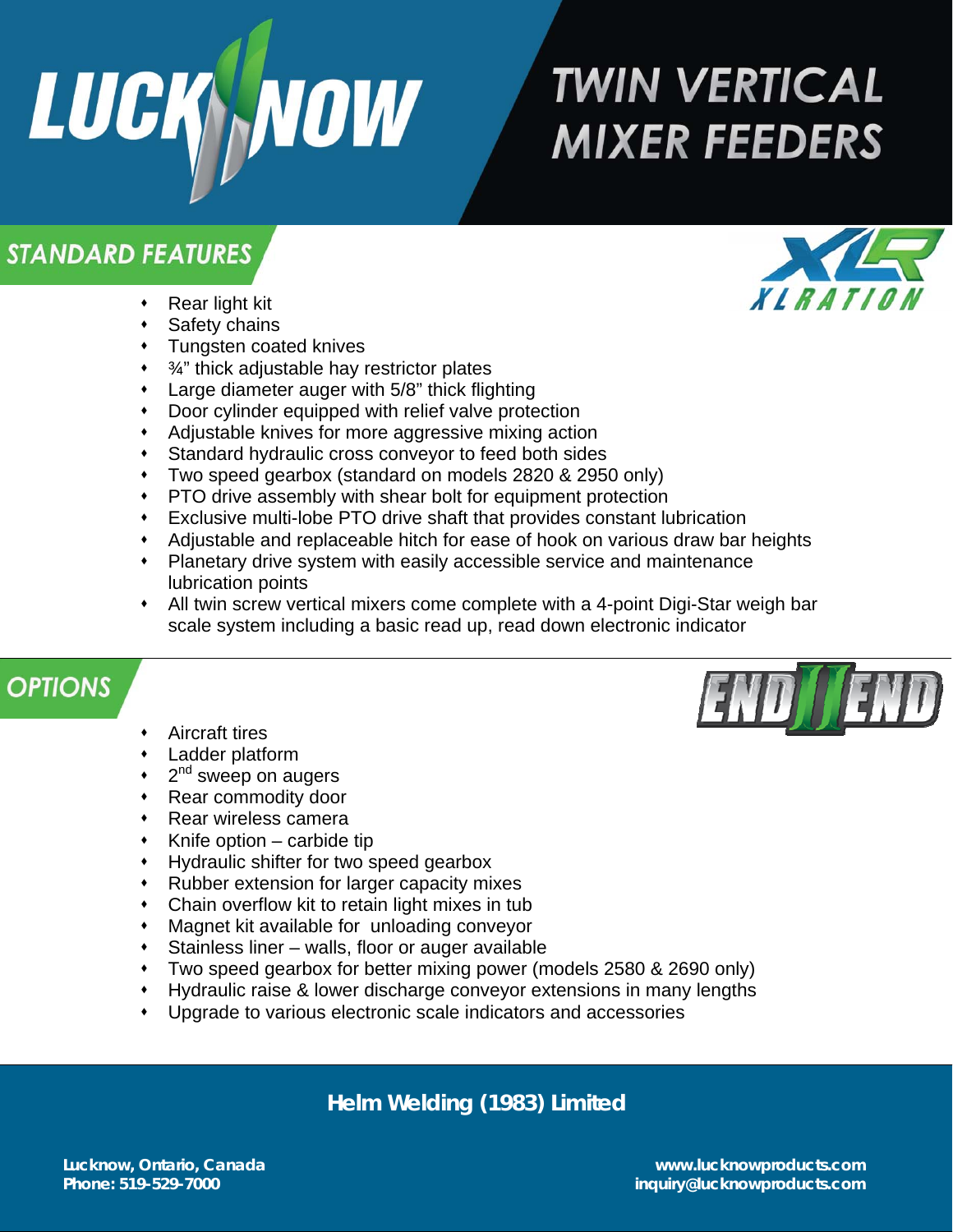



### **Vertical Twin Screw Trailer Specification Table**

| <b>MODEL</b>                                              | 2580               | 2690               | 2820                    | 2950<br>(Single Axle) | 2950<br>(Tandem Axle) |
|-----------------------------------------------------------|--------------------|--------------------|-------------------------|-----------------------|-----------------------|
| <b>Base Mixing Capacity</b><br>(cubic feet)               | 580                | 690                | 820                     | 950                   | 950                   |
| Capacity with 9" rubber<br>extension (cubic feet)         | 660                | 780                | 930                     | 1100*                 | 1100*                 |
| A - Overall Height                                        | 103                | 113                | 107                     | 115                   | 130                   |
| B - Tub Length                                            | 222                | 234                | 251                     | 263                   | 263                   |
| C - Overall Length                                        | 288                | 294                | 299                     | 315                   | 315                   |
| D - Overall Transport Width                               |                    |                    |                         |                       |                       |
| - Bi-direction conv.                                      | 102                | 102                | 102                     | 102                   | 102                   |
| - 36" Conveyor Extension                                  | 110                | 110                | 116                     | 116                   | 116                   |
| E - Tub Width                                             | 87.5               | 87.5               | 102                     | 102                   | 102                   |
| F - Tread Width                                           | 102                | 102                | 102                     | 102                   | 102                   |
| G - 36" Conveyor Ext                                      |                    |                    |                         |                       |                       |
| - lowest position reach                                   | 24                 | 24                 | 24                      | 24                    | 24                    |
| H - 36" Conveyor Ext                                      |                    |                    |                         |                       |                       |
| - min. unloading height                                   | 36                 | 36                 | 36                      | 36                    | 36                    |
| - max. unloading height                                   | 51                 | 51                 | 51                      | 51                    | 51                    |
| I - Bi-direction Cross Conv.                              |                    |                    |                         |                       |                       |
| - max. unloading height                                   | 25                 | 25                 | 25                      | 25                    | 25                    |
| Scale System                                              | 4 point            | 4 point            | 4 point                 | 4 point               | 4 point               |
| <b>Tires</b>                                              | 425/65R22.5<br>(2) | 425/65R22.5<br>(2) | 425/65R22.5<br>$(2)$ ** | 425/65R22.5<br>(2)    | 385/65R22.5<br>(4)    |
| Number of Augers                                          | $\overline{2}$     | $\overline{2}$     | $\overline{2}$          | $\overline{2}$        | $\overline{2}$        |
| Tungsten Coated Knives (qty)                              | 6                  | $\overline{7}$     | $\overline{7}$          | 8                     | 8                     |
| Auger Flighting (thickness)                               | 5/8                | 5/8                | 5/8                     | 5/8                   | 5/8                   |
| <b>Floor Thickness</b><br>(excluding 5/8" support plates) | 3/4                | 3/4                | 3/4                     | 3/4                   | 3/4                   |
| Hopper Wall (thickness)                                   | 1/4                | 1/4                | 1/4                     | 1/4                   | 1/4                   |
| Door Opening (width x height)                             | 44 x 30            | 44 x 30            | 44 x 30                 | 44 x 30               | 44 x 30               |
| PTO (* 540 rpm available)                                 | 1000 rpm *         | 1000 rpm *         | 1000 rpm                | 1000 rpm              | 1000 rpm              |
| Approx. Weight c/w cross<br>conveyor & ext. (Lbs.)        | 15,500             | 15,775             | 17,250                  | 17,550                | 19,100                |

\* Model 2950 with 12" rubber extension

\*\*Model 2820 available with tandem axle

Unless otherwise indicated, all dimensions are in inches and pounds with standard equipment installed. Specifications subject to change without notice.

Certain features shown may be optional.





Manufactured by: Helm Welding (1983) Limited Lucknow, Ontario, Canada www.lucknowproducts.com